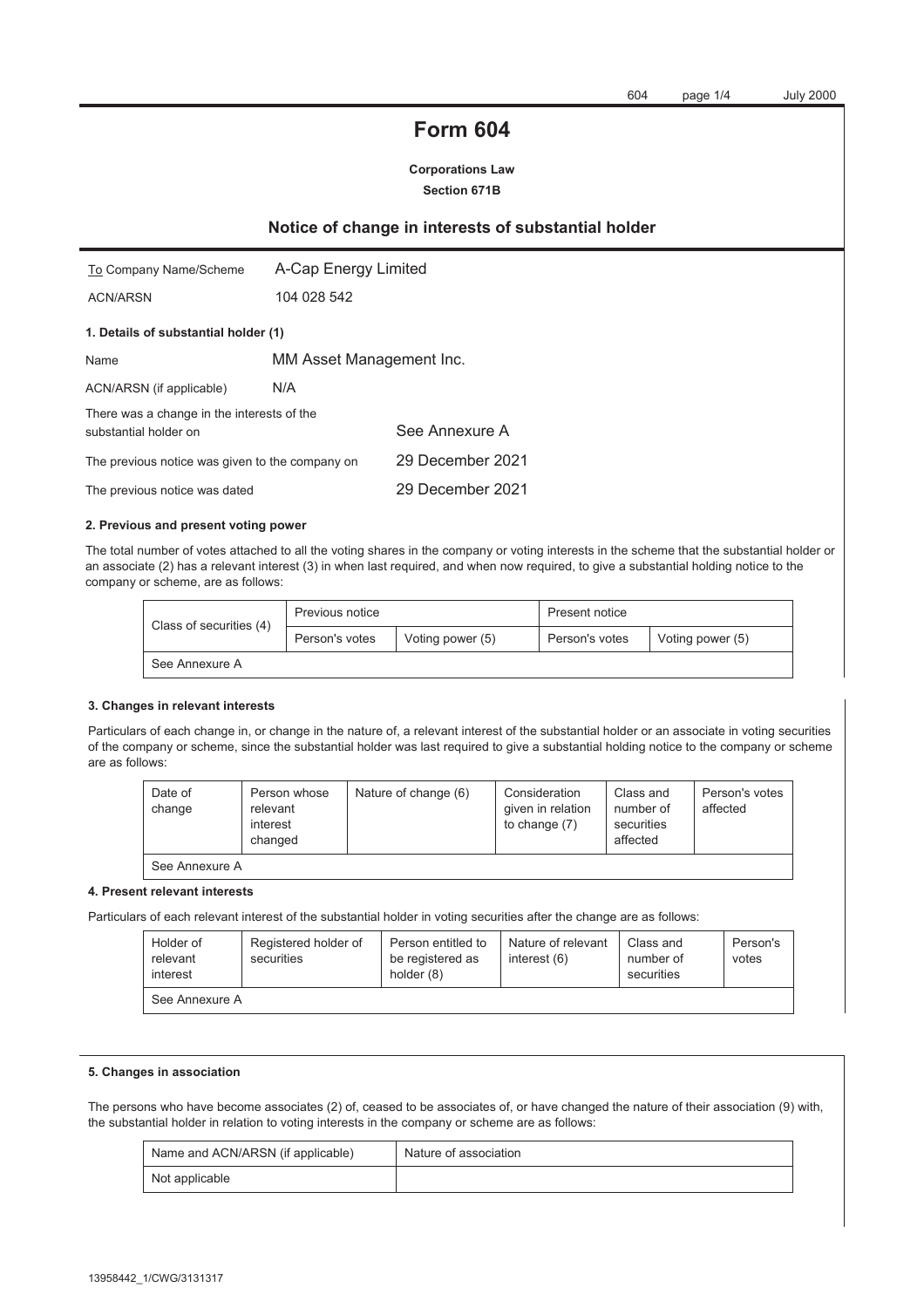#### **6. Addresses**

The addresses of persons named in this form are as follows:

| Name                     | Address             |  |
|--------------------------|---------------------|--|
| MM Asset Management Inc. | 161 Bay Street      |  |
|                          | <b>Suite 2240</b>   |  |
|                          | Toronto, ON M5J 2S1 |  |
|                          | <b>CANADA</b>       |  |
| Macquarie Bank Limited   | Level 6             |  |
|                          | 50 Martin Place     |  |
|                          | SYDNEY NSW 2000     |  |

## **Signature**

| print name HILLEL MELTZ | capacity DIRECTOR   |
|-------------------------|---------------------|
| sign here $H.$ Meltz    | date 17 / 03 / 2022 |

#### **DIRECTIONS**

- (1) If there are a number of substantial holders with similar or related relevant interests (eg. a corporation and its related corporations, or the manager and trustee of an equity trust), the names could be included in an annexure to the form. If the relevant interests of a group of persons are essentially similar, they may be referred to throughout the form as a specifically named group if the membership of each group, with the names and addresses of members is clearly set out in paragraph 6 of the form.
- (2) See the definition of "associate" in section 9 of the Corporations Law.
- (3) See the definition of "relevant interest" in section 608 and 671B(7) of the Corporations Law.
- (4) The voting shares of a company constitute one class unless divided into separate classes.
- (5) The person's votes divided by the total votes in the body corporate or scheme multiplied by 100.
- (6) Include details of:

(a) any relevant agreement or other circumstances because of which the change in relevant interest occurred. If subsection 671B(4) applies, a copy of any document setting out the terms of any relevant agreement, and a statement by the person giving full and accurate details of any contract, scheme or arrangement, must accompany this form, together with a written statement certifying this contract, scheme or arrangement; and

(b) any qualification of the power of a person to exercise, control the exercise of, or influence the exercise of, the voting powers or disposal of the securities to which the relevant interest relates (indicating clearly the particular securities to which the qualification applies).

See the definition of "relevant agreement" in section 9 of the Corporations Law.

- (7) Details of the consideration must include any and all benefits, money and other, that any person from whom a relevant interest was acquired has, or may, become entitled to receive in relation to that acquisition. Details must be included even if the benefit is conditional on the happening or not of a contingency. Details must be included of any benefit paid on behalf of the substantial holder or its associate in relation to the acquisitions, even if they are not paid directly to the person from whom the relevant interest was acquired.
- (8) If the substantial holder is unable to determine the identity of the person (eg. if the relevant interest arises because of an option) write "unknown".
- (9) Give details, if appropriate, of the present association and any change in that association since the last substantial holding notice.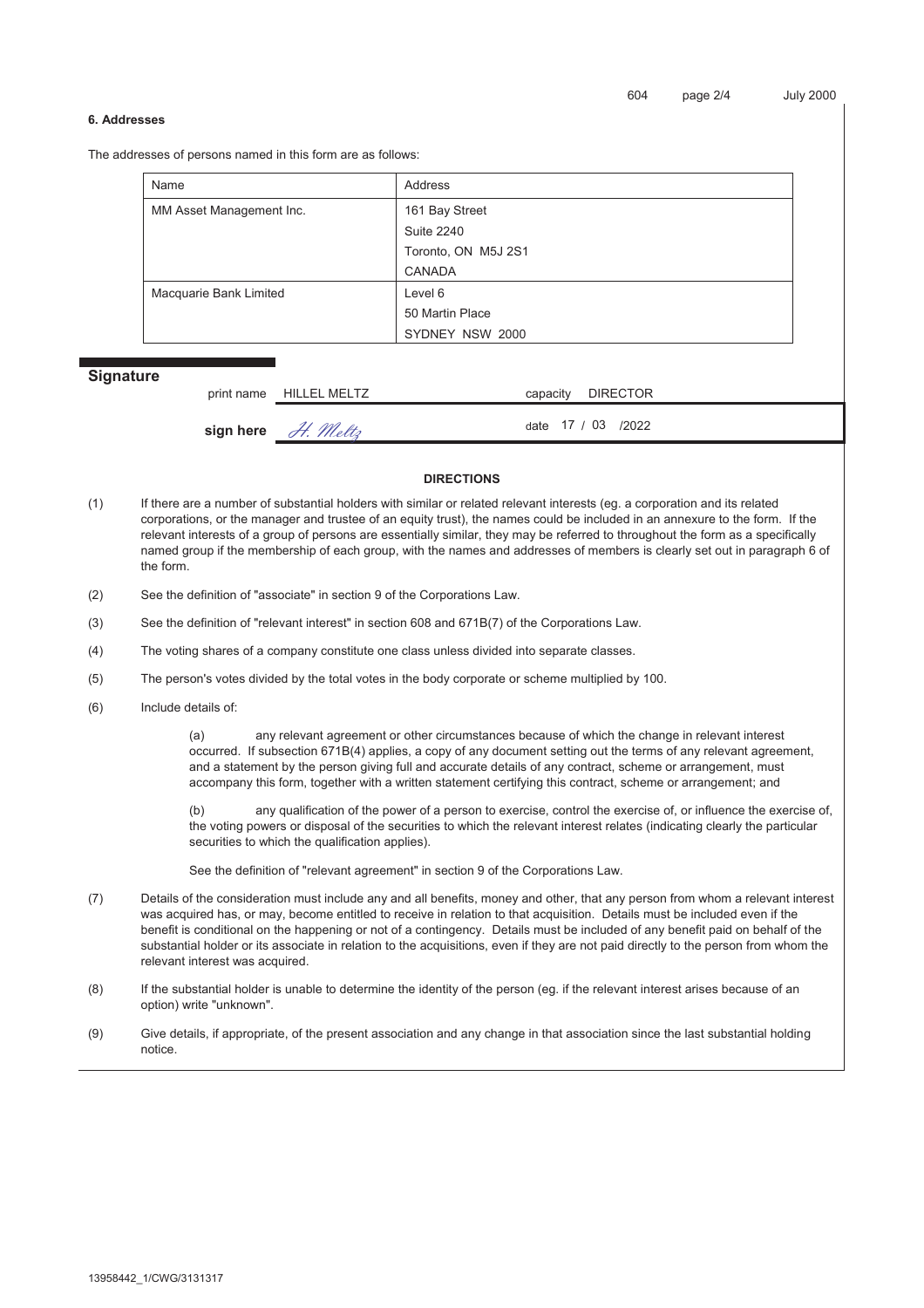# **Annexure A**

This is the annexure marked 'A' of 2 pages referred to in the Notice of change of interests of substantial shareholder.

H. Meltz

Hillel Meltz Director, MM Asset Management Inc. 17 March 2022

MM Asset Management Inc. (**MMAM**) has a cash settled equity swap position in the Company with Macquarie Bank Limited as writer. Disclosure of MMAM's position may not be required in accordance with Chapter 6C of the Corporations Act, but may be required by Australian Takeovers Panel guidance. Accordingly, we have modified the disclosure below as it relates to "relevant interests", "votes" and "voting power".

MMAM's disclosed position below are all long equity derivative positions. MMAM does not have short equity derivative positions that offset long positions to disclose, or short positions of more than 1% that have been acquired after a long position was disclosed.

#### **Previous and present swap interests**

|                               | Previous notice |         | Present notice |         |
|-------------------------------|-----------------|---------|----------------|---------|
| Class of securities (4)       | No. of shares   | $\%$    | No. of shares  | $\%$    |
| Fully paid ordinary<br>shares | 165,674,942     | 14.535% | 174,671,578    | 14.187% |

### **Changes**

Particulars of each change in swap interests since last notices are as follows:

| Date of change   | Increase or<br>decrease of swap<br>interest | Consideration<br>given in relation<br>to price change<br>(7) | Class and number of securities affected |
|------------------|---------------------------------------------|--------------------------------------------------------------|-----------------------------------------|
| 31 December 2021 | Increase                                    | 0.1391                                                       | 146,260 fully paid ordinary shares      |
| 4 January 2022   | Increase                                    | 0.15                                                         | 914,519 fully paid ordinary shares      |
| 5 January 2022   | Increase                                    | 0.155                                                        | 500,000 fully paid ordinary shares      |
| 11 January 2022  | Increase                                    | 0.16                                                         | 1,000,000 fully paid ordinary shares    |
| 14 January 2022  | Increase                                    | 0.1632                                                       | 603,442 fully paid ordinary shares      |
| 18 January 2022  | Increase                                    | 0.16                                                         | 412,169 fully paid ordinary shares      |
| 20 January 2022  | Increase                                    | 0.15                                                         | 376,573 fully paid ordinary shares      |
| 25 January 2022  | Increase                                    | 0.1543                                                       | 1,155,643 fully paid ordinary shares    |
| 27 January 2022  | Increase                                    | 0.155                                                        | 1,000,000 fully paid ordinary shares    |
| 28 January 2022  | Increase                                    | 0.14                                                         | 302,838 fully paid ordinary shares      |
| 31 January 2022  | Decrease                                    | 0.155                                                        | 466,105 fully paid ordinary shares      |
| 1 February 2022  | Decrease                                    | 0.1603                                                       | 1,028,369 fully paid ordinary shares    |
| 2 February 2022  | Decrease                                    | 0.1712                                                       | 1,317,631 fully paid ordinary shares    |
| 3 February 2022  | Decrease                                    | 0.165                                                        | 1,000,000 fully paid ordinary shares    |
| 4 February 2022  | Decrease                                    | 0.1628                                                       | 7,760,019 fully paid ordinary shares    |